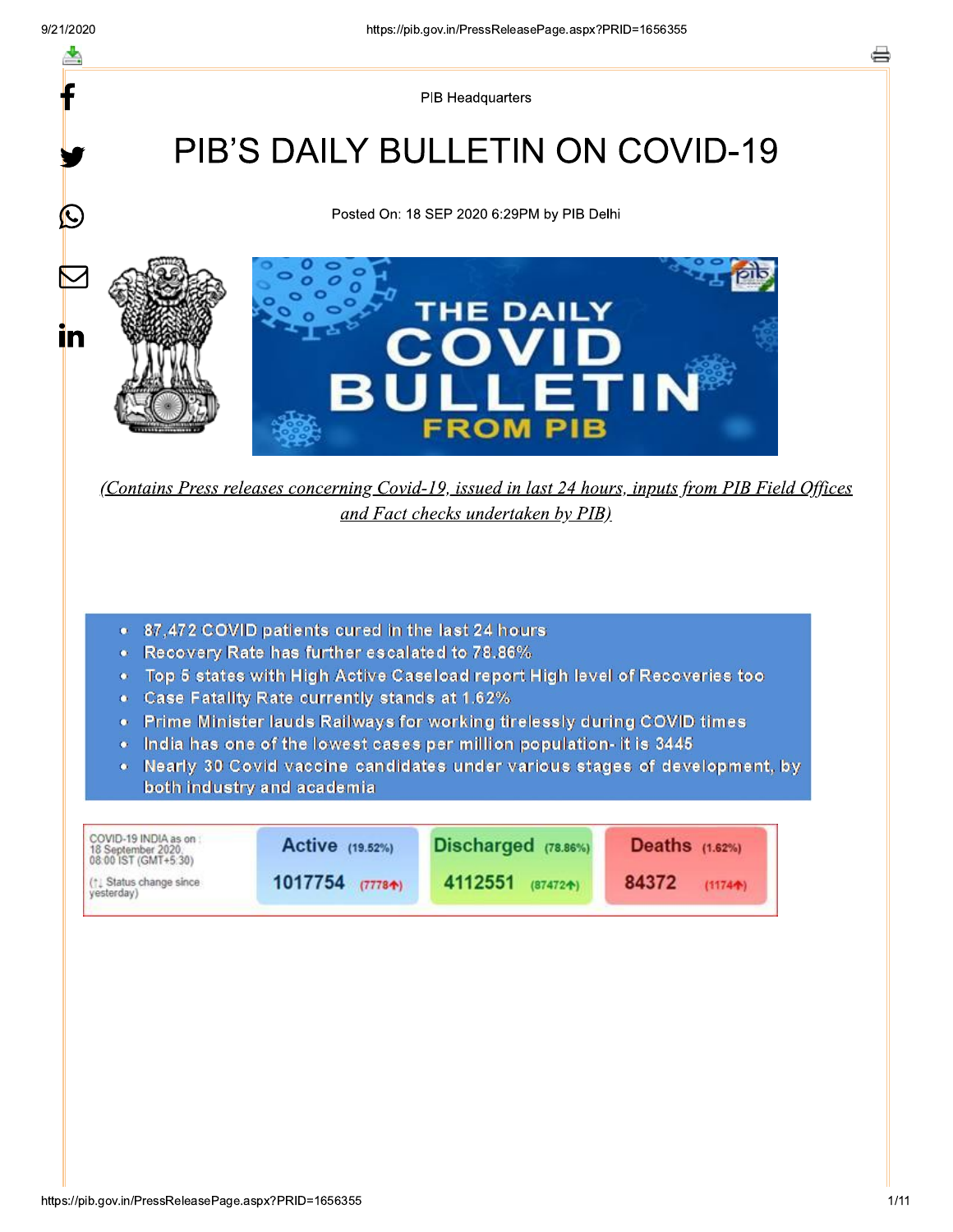

## India scales another peak of Single day Recoveries, 87,472 COVID patients discharged in the last 24 hours, Top 5 states with High Active Caseload report High level of Recoveries too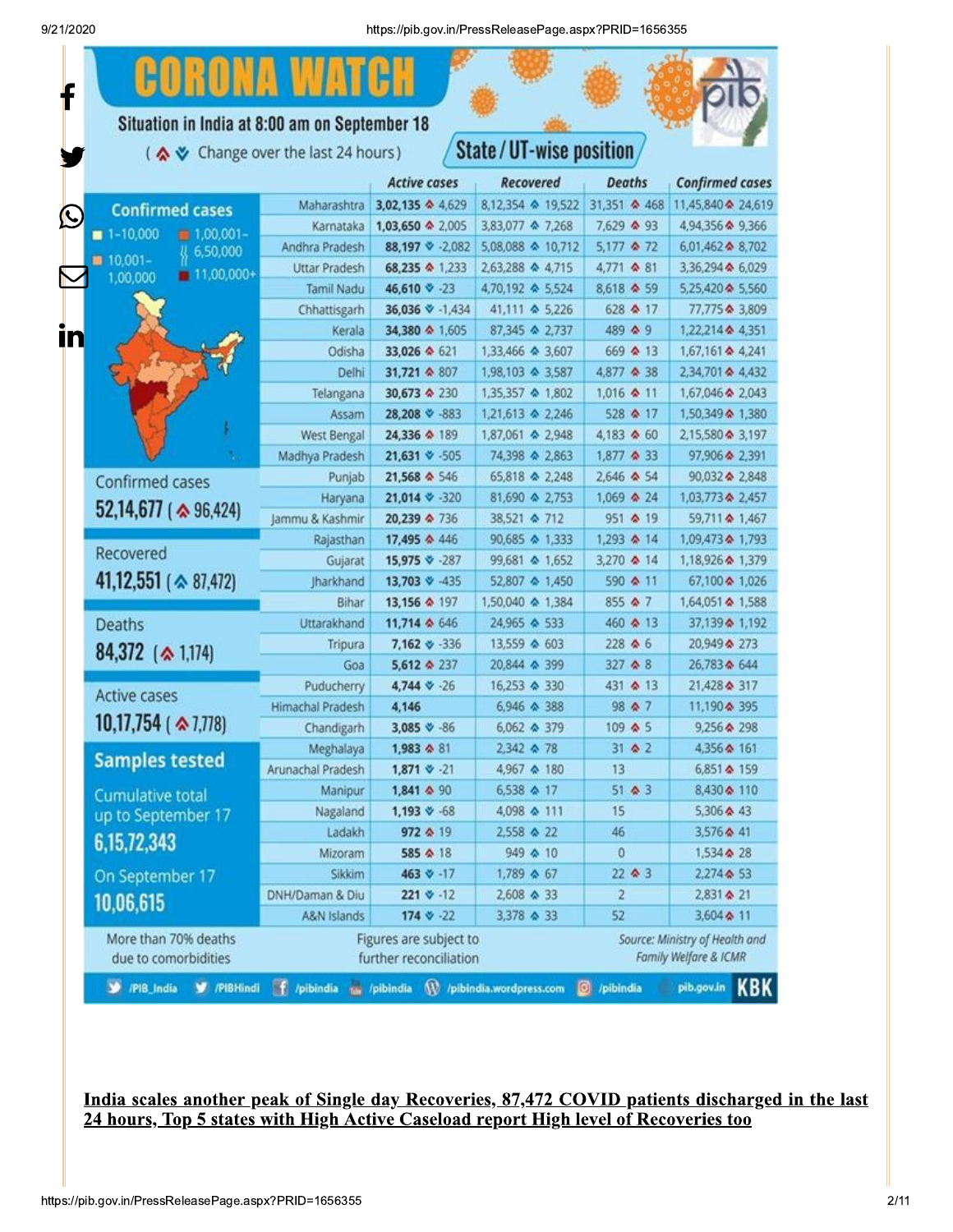India has recorded an unprecedented high of single day recoveries. 87,472 active cases have recovered and been discharged in the past 24 hours from home/facility supervised care and hospitals. India has been consistently reporting a very high level of daily recoveries of more than 70,000 since the past 11 days. The Recovery Rate has further escalated to 78.86% today. The total recovered cases thus stand at **11,12,551**. Recovered Cases are 4.04 times the number of Active Cases as recoveries outnumber the latter by 30,94,797. The top 5 States with high Active Caseload are also the ones which are presently Oreporting a high level of recoveries. 59.8% of the active cases are being reported from Maharashtra, Andhra Pradesh, Tamil Nadu, Karnataka and Uttar Pradesh. These States are also contributing to 59.3% of the total recoveries. 90% of the new recoveries are reported from 16 States and UTs. Maharashtra  $(19,522)$  contributed 22.31% of the new recoveries while the States of Andhra Pradesh (12.24%), Karnataka (8.3%), Tamil Nadu (6.31%) and Chhattisgarh (6.0%) followed with  $32.8\%$  of the new **In** recoveries. These States together contribute 55.1% of total new recoveries. Case Fatality Rate (CFR) currently stands at 1.62%.

# For details:

# **Health Ministry organizes Seminar on World Patient Safety Day**

On the occasion of second World 'Patient safety Day', a webinar was organized by the Ministry of Health and Family Welfare & National Health System Resource Centre yesterday, to give impetus to the endeavours directed towards improving the safety of patientsas well as health care worker, since both are closely inter-linked. The COVID-19 pandemic has unveiled huge challenges and risks, which front-line health workers face while caring for the patients. The theme for Patient safety this year is "Health Worker Safety: A Priority for Patient Safety" and the Slogan is "Safe health workers, Safe patients" In his address, the health secretary emphasised different steps, which the Government of India has taken for protection of hospital workers. A few of the such steps are ensuring availability of PPE and Masks, insurance coverage of Rs. 50.0 Lakhs, functional helpline, advisory on chemoprophylaxis, etc. The Health secretary also highlighted the importance of putting a transparent "Reporting and Learning" System" in place.

# For details:

# Dr. Harsh Vardhan addresses Joint G20 Finance and Health Ministers Meeting

Dr. Harsh Vardhan, Union Minister for Health and Family Welfare, attended Joint G20 Finance and Health Ministers Meeting through video conference, yesterday. Dr. Harsh Vardhan extolled the virtues of investing in public health, an approach already underway in India under the leadership of Prime Minister Sh. NarendraModi. He said that there is need to focus on creating effective health systems for improved pandemic preparedness. While all the other action plans are a response to a pandemic, a well-developed healthcare system can support even in containing the pandemic. The minister urgedto ensure that access to COVID-19 diagnostics, therapeutics and vaccines is fair and equitable and access to protection should not be a factor of ability to pay.

# For details:

Prime Minister dedicates the historic Kosi Rail Mahasetu to the Nation; Inaugurates New Rail Lines and Electrification Projects in Bihar for the benefit of passengers; PM lauds Railways for working tirelessly during COVID times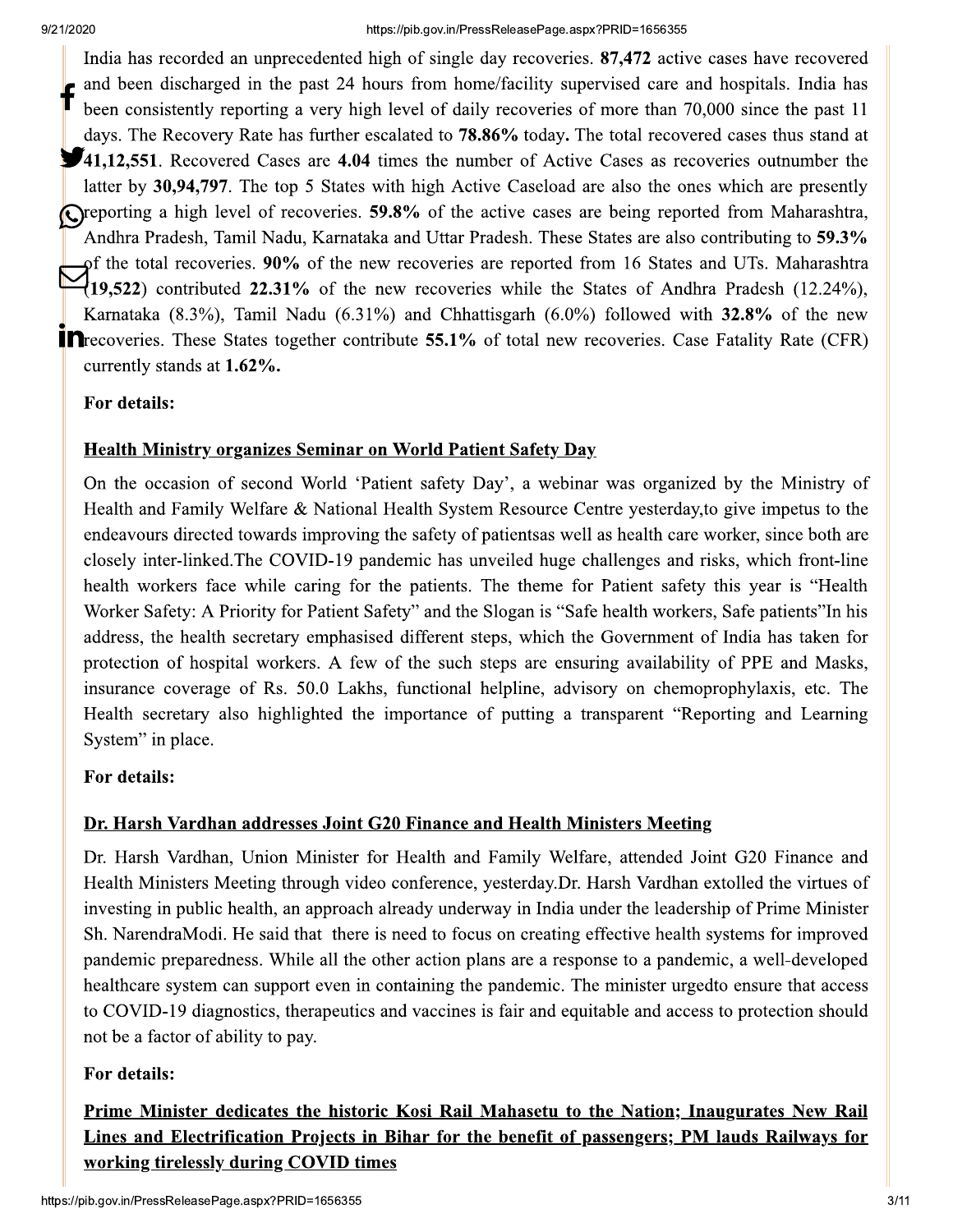The Prime Minister Shri NarendraModi dedicated the historic Kosi Rail Mahasetu to the Nation and inaugurated new Rail Lines and Electrification Projects in Bihar for the benefit of passengers through video conference. Speaking on the occasion, Prime Minister Shri NarendraModi said a new history has been created in the field of rail connectivity in Bihar. The Prime Minister said for the past 6 years, efforts **Solution** and to shape the Indian Railways as per the aspirations of a new India and fulfil the expectations of a 'AtmaNirbhar Bharat'. He said today Indian Railways is cleaner than ever before. He conducted Indian Railways have been made safer than ever by eliminating unmanned rail crossings from the broad gauge rail lines. The Prime Minister lauded the railways for working tirelessly during the crisis of Corona. He said Railways played a prominent role in providing employment to migrant labourers and also bringing them back through Shramik Special Trains.

# in<sup>For details:</sup>

## **COVID Cases and Sero Survey Status**

India has one of the lowest cases per million population. It is 3445 for India as compared to 19295 for USA, 20146 for Brazil, 7283 for Russian Federation and 10929 for South Africa. However, cases per million population for India is high as compared to other countries in South East Asia. The low case fatality in India can be attributed to early case detection through community-based surveillance, containment measures including strict perimeter control, house-to-house case search & follow-up with monitoring of oxygen saturation, early referral to COVID treatment facilities and adequate case management. The Minister of State (Health and Family Welfare), ShAshwini Kumar Choubey stated this in a written reply in the LokSabha here today.

### For details:

### **Assessment of COVID Prevention**

World Health Organization, Country office, India alerted India on 6<sup>th</sup> January, 2020 about outbreak of pneumonia of unknown origin in Wuhan city of China. WHO issued a statement on 9<sup>th</sup> January, 2020 about a novel coronavirus, which was later named as SARS-CoV-2 virus and the disease was named COVID-19 by WHO on  $11<sup>th</sup>$  February, 2020. The first Indian case of COVID-19 was reported on  $30<sup>th</sup>$ January 2020. Before the Nationwide lockdown, a series of actions were undertaken in a pro-active, graded and pre-emptive manner based on the evolving scenario. To prevent entry of disease, India started point of entry screening of passengers at ports, airports and land border crossings on 18th January, 2020 to identify symptomatic travelers from affected countries. Subsequently universal screening was done for all passengers. Integrated Disease Surveillance Programme followed up these international travelers in the community and contacts of suspects and confirmed cases. The Minister of State (Health and Family Welfare), ShAshwini Kumar Choubey stated this in a written reply in the LokSabhatoday.

## For details:

## **Centre rushes High Level Central team to Jammu**

Ministry of Health and Family Welfare has decided to depute a high level Central team to Jammu. The district has reported a rise in the number of new COVID cases in the recent days. The team will support the State efforts towards strengthening containment, surveillance, testing and efficient clinical management of the positive cases. The Central team shall also guide in effectively managing the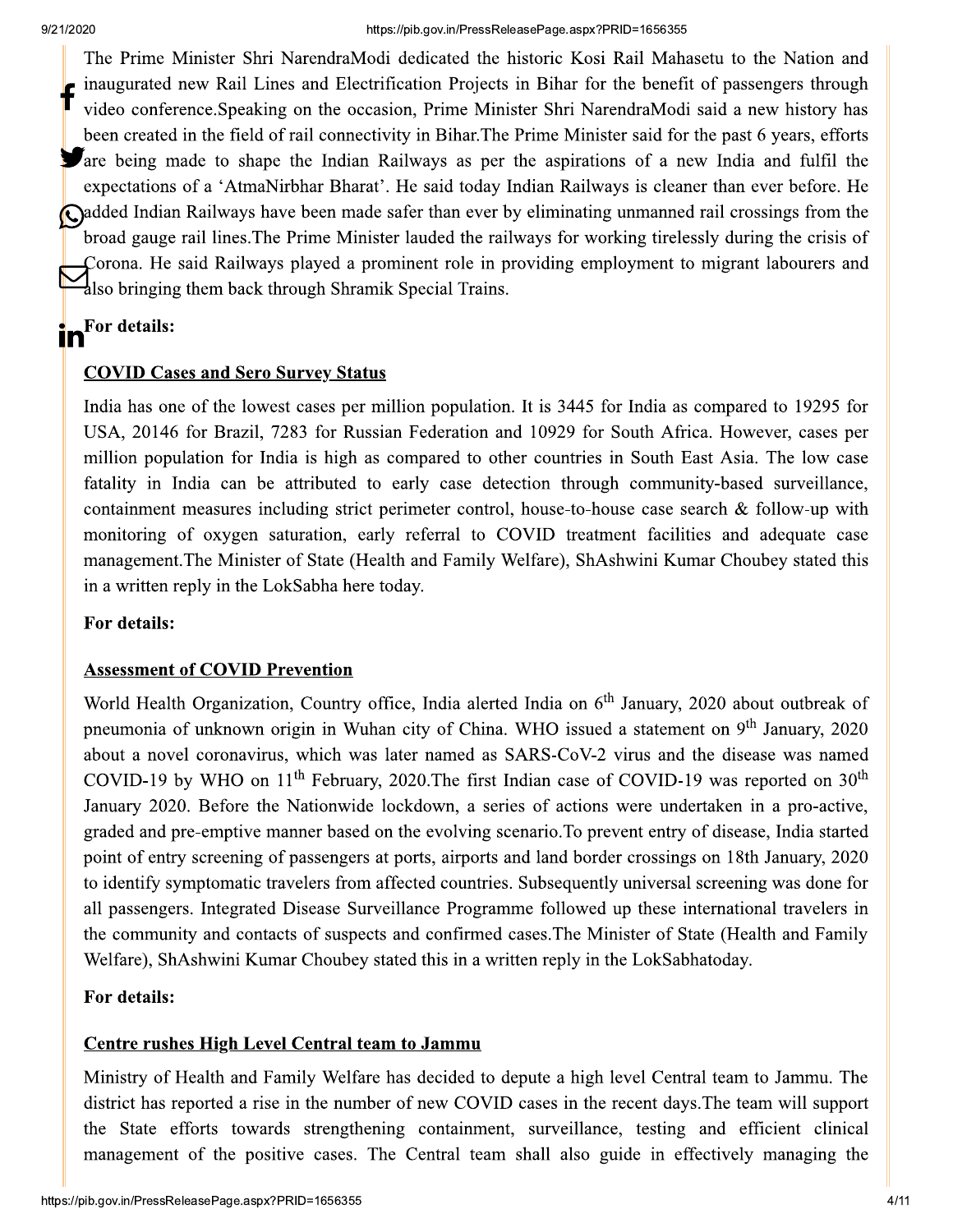challenges related to timely diagnosis and follow up. As an ongoing effort to strengthen efforts of various State/UT Governments for COVID management, the Central Government has been deputing Central teams from time to time to visit various States/UTs.

# For details:

# **Procedure for Research on Vaccine**

Central Drugs Standard Control Organisation (CDSCO) has informed that the requirements and guidelines to conduct clinical trial or grant of permission for marketing of new drugs including vaccines Are prescribed under New Drugs and Clinical Trials Rules, 2019. CDSCO has informed that it has not received any report regarding such deviation from the standard procedures in research and development nof vaccine for Coronavirus. Central Drugs Standard Control Organisation (CDSCO) has informed that it has granted test license permission for manufacture of COVID-19 Vaccine for preclinical test, examination and analysis to seven manufacturers in India. Indian Council of Medical Research (ICMR), an autonomous organisation under the Department of Health Research, has informed that it is facilitating the studies related to COVID-19 vaccines. The Minister of State (Health and Family Welfare), ShAshwini Kumar Choubey stated this in a written reply in the LokSabha here today.

## For details:

# Nearly 30 Covid vaccine candidates are under various stages of development, by both industry and academia

FiveNational COVID-19 Bio-repositories have been established by the Department of Biotechnology. This is a part of the Network of 16 COVID-19 biorepositories established in the country by Department of Biotechnology, Indian Council of Medical Research and Council of Scientific and Industrial Research. Nationally, nearly 30 Covid vaccine candidates are under development, by both industry and academia. These vaccines are in different stages of pre-clinical and clinical development of which 3 candidates are in advanced stage of Phase I/II/III trials and 4 are in advanced pre-clinical development stage. Support is also being extended for development of vaccine associated research resources, establishment of clinical trial sites and notifying enabling regulatory guidelines. This information was given by the Union Minister of Science and Technology, Earth Sciences and Health and Family Welfare, Dr Harsh Vardhanin a written reply in LokSabha today.

## For details:

## **Change in Skill Development Programmes Post Covid-19**

Ministry of Skill Development and Entrepreneurship through National Skill Development Corporation is imparting on-line skilling through 'e-SkillIndia' platform in the midst of COVID-19 lockdown. Further, Ministry of Home Affairs has permitted the conduct of skill training programmes in physical form from September 21, 2020 onwards. Accordingly, Standard Operating Procedures (SOPs) has been issued by the Ministry of Health and Family Welfare for restarting the training. Under PMKVY, as on 17.03.2020, 42.02 lakh and 33.66 lakh candidates have been trained and certified, respectively, under Short Term Training courses. Out of these certified candidates, 17.54 lakh candidates have been provided with placement. Also, 49.12 lakh candidates who already have the informal skills but are not formally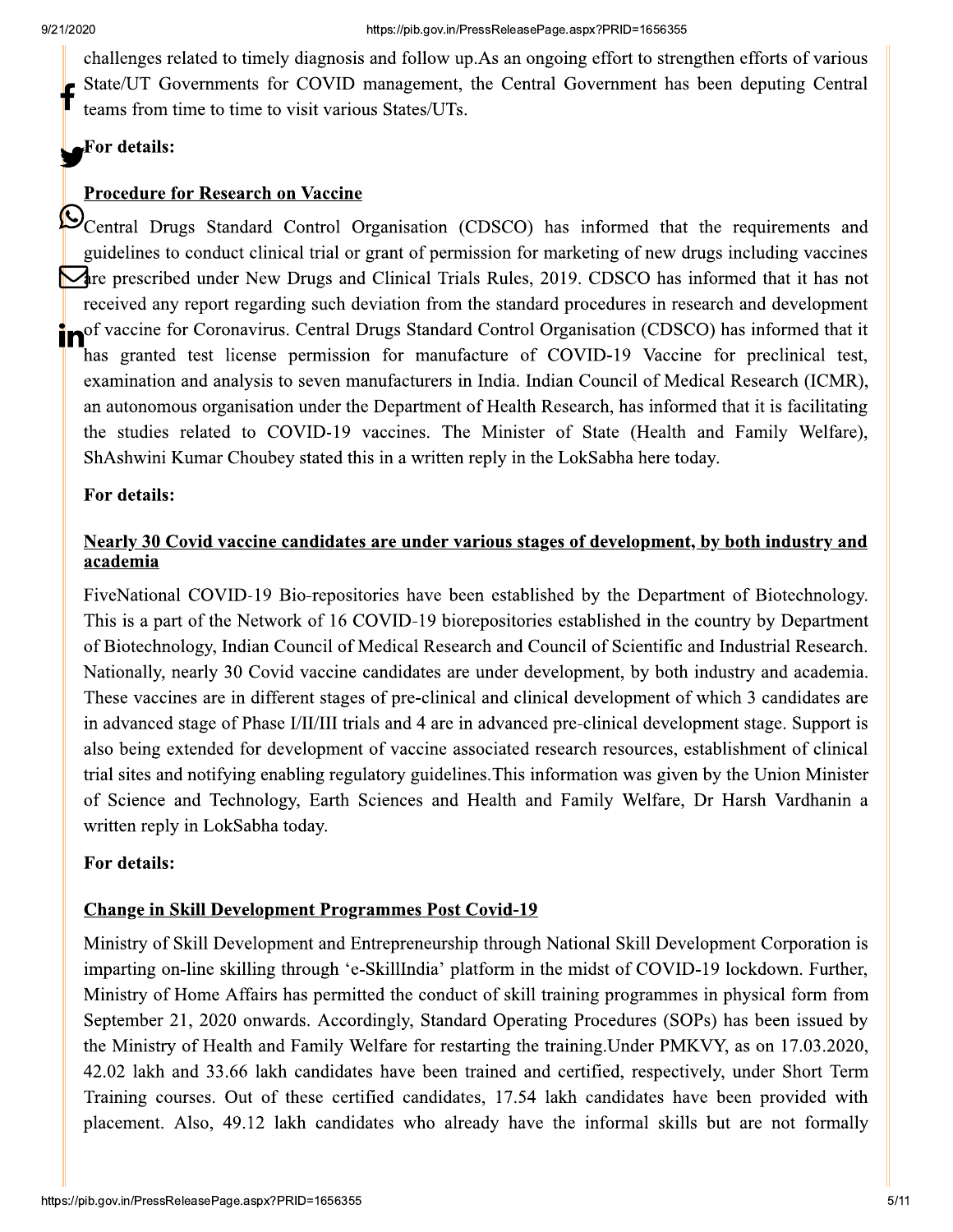certified have been oriented under Recognition of Prior Learning component of the scheme. This information was given by the Minister of State for Skill Development and Entrepreneurship Shri R.K. Singh in a written reply in the RaivaSabha today.

#### For details:

#### **Steps to Promote Export during Pandemic**

Since March 2020, during COVID-19 pandemic, regular meetings were held with the Export Promotion Councils (EPCs), Chambers of Commerce and Industry, Industry bodies and Associations to discuss **Net** suck and problems faced by the exporters and ways to promote exports during the pandemic. The issues raised by them were taken up with the concerned Ministries/Departments for an early redressal. in Government has taken a few key steps to boost exports: The validity of Foreign Trade Policy (2015-20) extended by one year i.e. upto 31-3-2021 and relaxations granted and time lines extended due to COVID-19, Extension of export obligation period in respect of Advance Authorizations and Export Promotion Capital Goods (EPCG) authorizations under Foreign Trade Policy (FTP), extension of Letter of Permissions (LoP) / Letter of Intents (LoI) of Export Oriented Units, various relaxations to SEZ units as a measure to make them functional and to ease compliances and simplification and liberalization of procedures of trade remedial investigations, Interest Equalization Scheme on pre and post shipment rupee export credit has been extended by one year i.e. upto 31-3-2021. Line Ministries have notified various sectoral incentive packages, such as Production Linked Incentive Scheme (PLI) by Ministry of Electronics and Information Technology and PLI Scheme by Department of Pharma for Key Starting Materials/ Drug Intermediates and Active Pharmaceutical Ingredients (APIs) etc. This information was given by the Union Minister of Commerce and Industry, Shri PiyushGoyal, in a written reply in the RajyaSabha today.

#### For details:

#### **Impact of Covid-19 on E-commerce**

Various restrictions were imposed to ensure social-distancing during lockdown under guidelines released by Ministry of Home Affairs, from time to time. During this period delivery of essential goods, including food, pharmaceuticals, medical equipment were encouraged through e-commerce. Since, the pandemic is still ongoing, it is too early to make an assessment of the impact of the pandemic on the e-commerce sector. E-commerce operators are liable to be registered irrespective of the value of supply made by them. The benefit of threshold exemption is not available to e-commerce operators. On specific categories of services the GST is payable by the electronic commerce operator if such services are supplied through them. The e-commerce operators are also required to collect Tax Collection at Source at the rate of one per cent of the net value of taxable supplies made through them, where the consideration w.r.t such supplies is to be collected by such operators. Under GST Act, every registered person shall self-assess the taxes payable and furnish a return for each tax period as specified. Therefore, e-commerce operators are liable to pay GST like any other supplier of goods or services. This information was given by the Union Minister of Commerce and Industry, Shri PiyushGoyal, in a written reply in the RajyaSabha today.

#### For details:

## **Conversion of Passenger Compartments into Isolation Wards**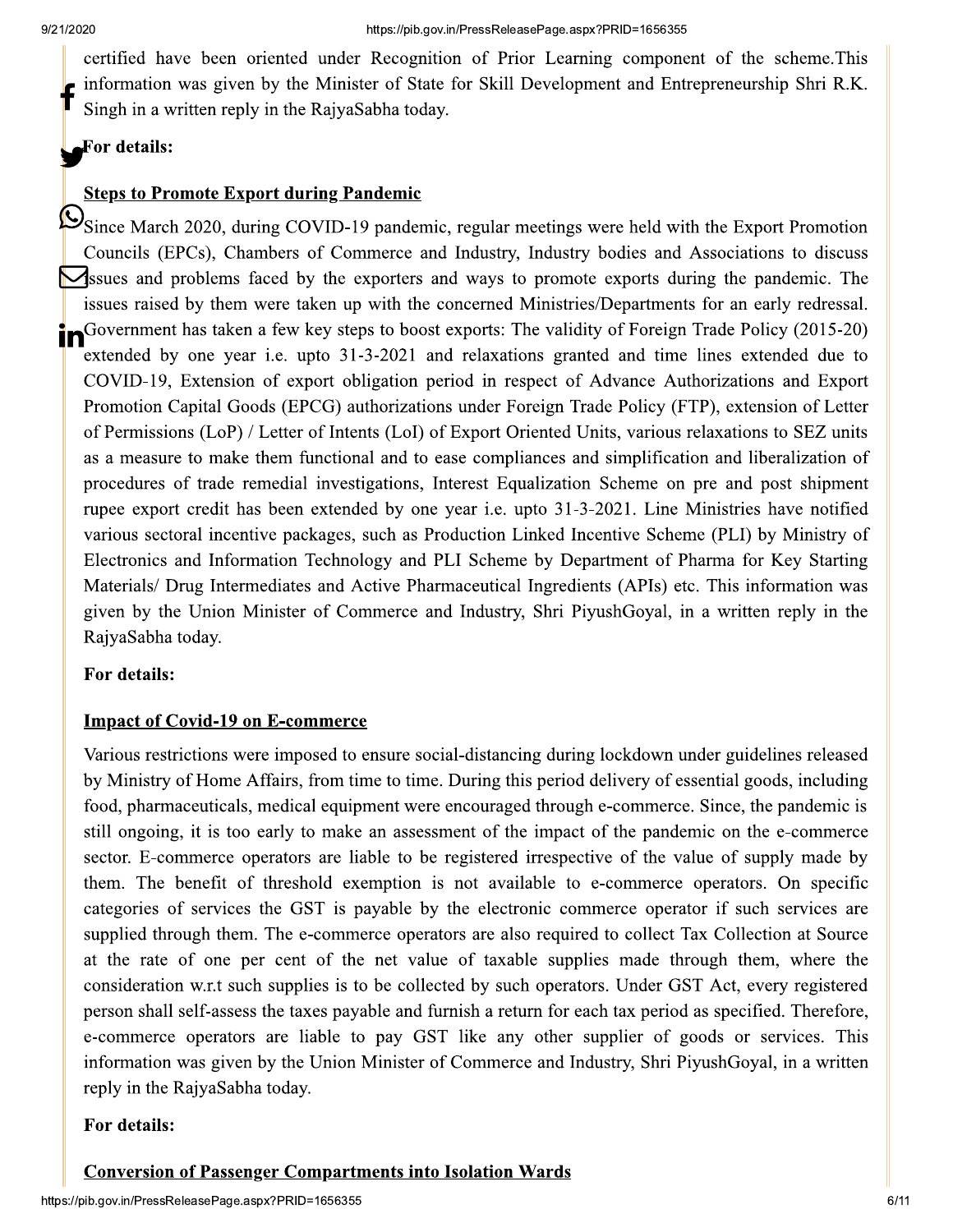601 coaches have been converted into Covid Care Centers by Indian Railways (IR) in the months of March, April, May and June of 2020 to combat Corona virus pandemic. These special train coaches are to be used by the State Governments only after they have exhausted their own medical facilities. As on date, 813 coaches have been provided by IR, as requisitioned by the State Governments (De1hi-503, Uttar Pradesh-270 and Bihar-40). For conversion of these coaches into Covid Care Coaches, minor modifications like removal of middle berth and conversion of one toilet into shower room was carried Q out with provision of medical facilities and other items. This information was given by the Minister of Railways and Commerce & Industry, Shri PiyushGoyal in a written reply to the RajyaSabha today.

# $\nabla$  for details:

#### **Shramik Trains** In

Keeping in view the urgent requirement of movement of stranded persons Shramik specials were organized in a mission mode. These Shramik specials were organized as trains on demand, as and when State Governments requisitioned these trains, in accordance with the protocol and guidelines given by the Government. In all, 4621 Shramik Special have been operated between  $1<sup>st</sup>$  May, 2020 to 31<sup>st</sup> August, 2020 carrying 63.19 lakh stranded passengers to their home states. There is no pending demand for Sharmik specials w.e.f 31.08.2020. This information was given by the Minister of Railways and Commerce & Industry, Shri PiyushGoyal in a written reply to the RajyaSabha today.

# For details:

# **Availability of Material for Masks/PPE Kits**

From zero manufacturers in March 2020, 1100 indigenous manufacturers of PPE kits have been developed by the Government till date, most of them being from MSME sector. The capacity and production of PPE Coveralls for COVID-19 touched a peak of 5 lakh per day in mid May 2020. As on 13.9.2020, a total of 1.42 crore PPE kits have been supplied to M/s HLL Lifecare Ltd. - the procurement arm of Ministry of Health & Family Welfare for use of health professionals in government hospitals. This information was given in a written reply by the Union Minister of Textiles, Smt. SmritiZubinIrani in LokSabha today.

# For details:

# **Effects of Covid-19 Pandemic on Textile Sector**

The global pandemic of Covid-19 has affected the existing modus operandi of various textile sectors by posting restriction of social gathering, migration of laborers as well as affecting all the stakeholders right from farmers to traders/exporters in the value chain of textile sector and at the same time it has opened new window of opportunities which were previously less explored. The government has conducted a study viz. 'Impact of Covid-19 pandemic on Indian silk industry' to ascertain the crisis caused to the sector. It has been observed that there was a production decline and monetary loss at every stage of the value chain. The industry has faced various problems like loss in production, crash in cocoon and raw silk prices, transportation problem, non-availability of skilled workers, problems in selling raw silk and silk products, working capital and cash flow problems, non-availability of raw materials, reduction in demand for silk fabric, cancellation of export/import orders besides export and import restrictions. Since, textile sector being highly unorganized sector therefore, the government has not made any formal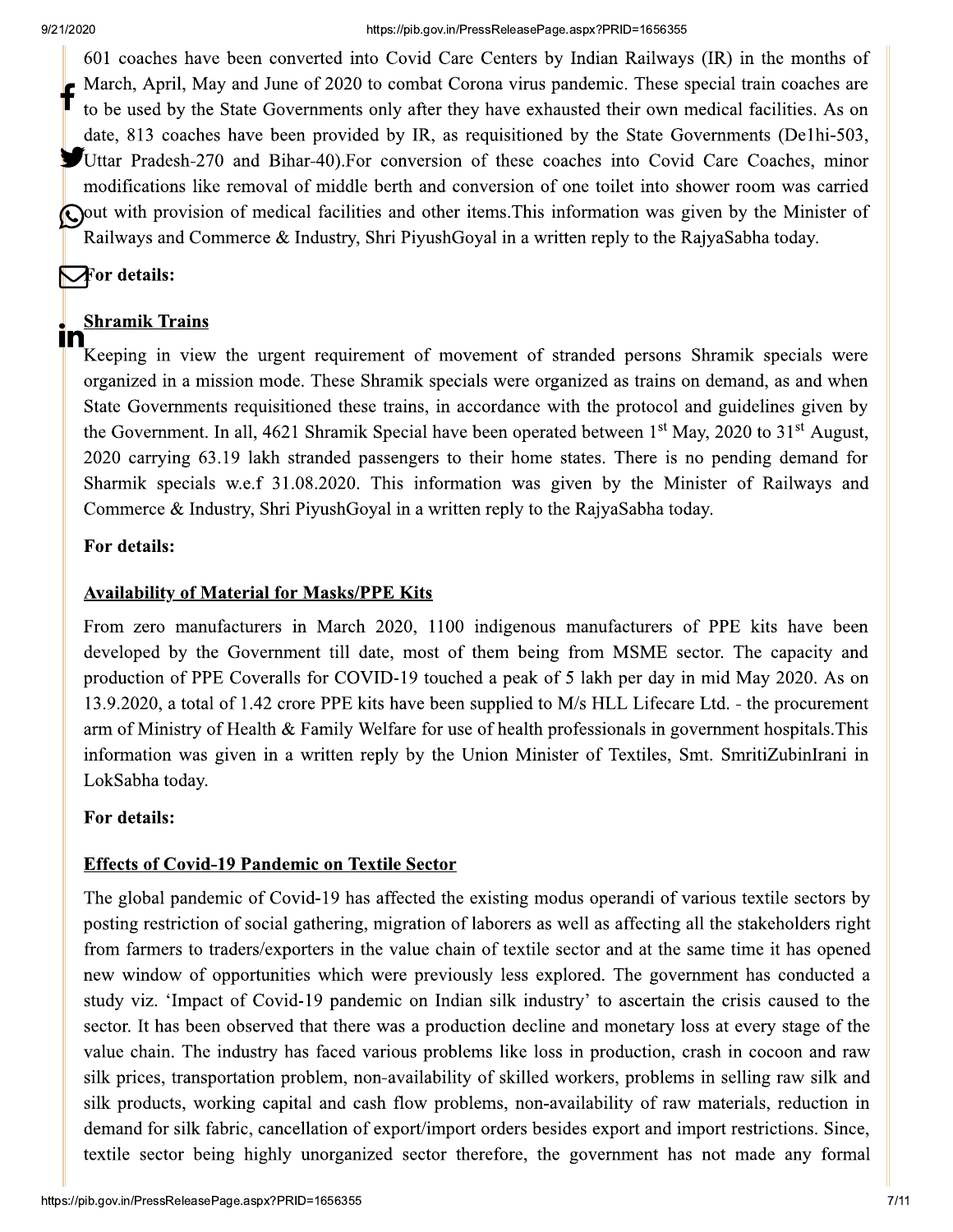assessment with regard to the losses incurred by the sector. To withstand in COVID 19 pandemic, the Government of India has announced a special economic package viz. AatmaNirbhar Bharat Abhiyaan for boosting economy of the country and making India self-reliant. Relief and credit support measures have been announced for various sectors including MSMEs. This information was given in a written reply by The Union Minister of Textiles, Smt. SmritiZubinIrani in LokSabha today.

#### For details: (C

# **Health Outreach Services during Covid-19**

The Government has been regularly reviewing the situation in consultation with States/UTs. In order to improve the nutritional status of Women and Children, Ministry of Women and Child Development is implementing Supplementary Nutrition Programme under Anganwadi Services and Scheme for Adolescent Girls under the Umbrella Integrated Child Development Services Scheme to children (6 months to 6 years), Pregnant Women, Lactating Mothers and out-of-school Adolescent Girls (11-14 years). As per the directions issued by Ministry of Home Affairs, all the Anganwadi Centres across the country were closed to limit the impact of COVID-19. However, to ensure continuous nutritional support to Anganwadibeneficiaries, Anganwadi Workers and Helpers have been distributing supplementary Nutrition at the doorsteps of the beneficiaries. Further, WCD Ministry has issued necessary directions to the States/UTs to ensure distribution of food items and nutrition support by Anganwadi workers, once in 15 days, at the doorstep of beneficiaries. In addition, Anganwadi Workers and Anganwadi Helpers have been assisting the local administration in community surveillance, creating awareness or other works assigned to them from time to time. This information was given in a written reply by the Union Minister of Women and Child DevelopmentSmt. SmritiZubinIrani in LokSabha today.

## For details:

# BRICS countries continue to cooperate in Telecom/ ICT activities on International Telecommunication Union (ITU) Forum": Sanjay Dhotre

Shri Sanjay Dhotre, Minister of State for Communications, Electronics & Information Technology and Education, participated in the meeting on behalf of India during the sixth BRICS Communication Ministers Meeting held on 17th September 2020 in virtual format. In the meeting a broad consensus was built to continue cooperation among BRICS Countries on important areas such as, the role of Information and Communication Technologies in the fight against COVID-19, building trust and security in the use of ICTs, children online protection, granting the access and connectivity of people living in rural areas, as well as groups of persons with disabilities and the role of the digital economy in achieving Sustainable Development Goals. Shri Sanjay Dhotre highlighted various initiatives takem by Indian Government for Covid Management, such as, AarogyaSetu App, Covid Quarantine Alert System (CQAS), CovidSavdhan, ICT solutions to facilitate movement of migrant workers back to their homes, In-house development of affordable Video Conferencing Solutions to facilitate work from home and learn from home.

## For details:

## **INPUTS FROM PIB FIELD OFFICES**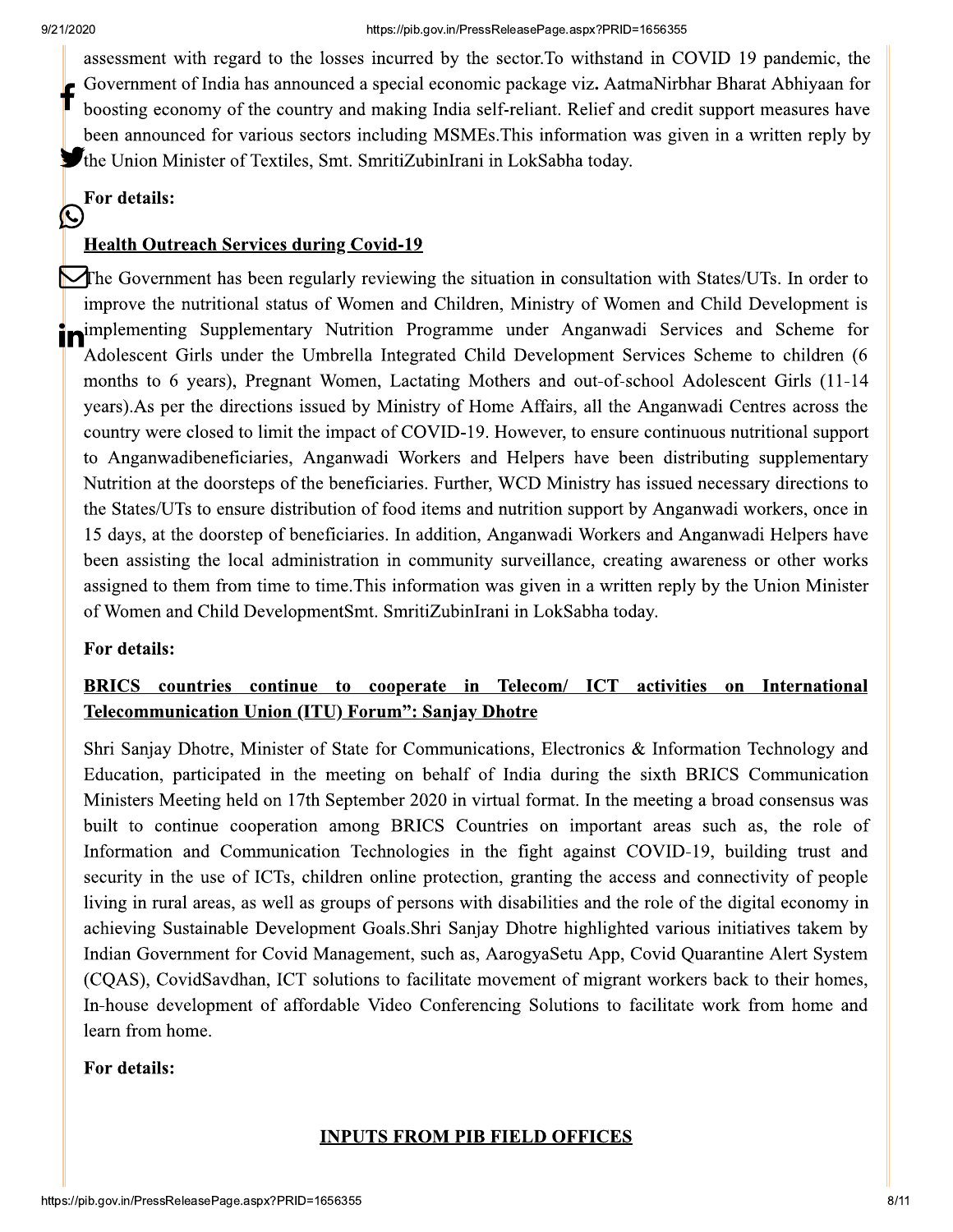f

 $\bigcirc$ 

 $\color{red}\nabla$ 

<u>in</u>

- Kerala: Three Covid-19 deaths were reported in the state till noon today, taking the death toll to 492. A probe has been launched into the incident of handing over of the dead body of an Adivasi woman mistakenly for that of a Covid fatality in Palakkad district hospital. Authorities came to know about the grave mistake after the cremation of the body. Meanwhile, widespread protests defying all Covid protocols continued for the seventh day across the state by the opposition parties seeking the resignation of Minister K T Jaleel. Covid positive cases crossed the 4000 mark and touched 4351 yesterday. At present, 34,314 patients are undergoing treatment and a total of 2,13,595 people under observation across the state.
- Tamil Nadu:Ricovr Healthcare Inc., a US-based rapid diagnostics platform company, and IIT-Madras have developed a point-of-care Covid-19 antigen test that can provide results in five minutes using saliva samples. Sixty-three doctors have died due to Covid-19 in Tamil Nadu, of whom 12 are from Chennai, according to data released by the Indian Medical Association Headquarters, Delhi. As Tamil Nadu reported 5,560 fresh cases of Covid-19 on Thursday, the Health Minister, C Vijayabaskar, in a press statement, said over 45,000 children, who tested positive in the State, had been treated so far.
	- Karnataka: Chief Minister BS Yediyurappa on Thursday appealed to Union Finance Minister NirmalaSitharaman to accept recommendations of the 14th Finance Commission for a special grant of Rs 5,495 crore for Karnataka, on account of reduced devolution. As new Covid-19 cases continue to be reported unabated, Karnataka is poised to touch seven lakh cases and witness 11,200 deaths by October 12, according to a study. Covid mortality analysis of patients in Victoria Hospital found that of 370 deaths due to Covid-19, 71 were within 12 hours of admission and 32 were within 24 hours of admission; the hospital has treated 5,000 Covid patients so far.
- Andhra Pradesh: Government has given the green signal to run city bus services in the State from tomorrow. In the first phase, buses will run in Visakhapatnam and Vijayawada following Covid rules. Only 60 per cent of the passengers will be allowed on the bus. Over 5,000 candidates appeared for the Andhra Pradesh Engineering Agriculture and Medical Common Entrance Test (AP-EAMCET) 2020 Engineering from Telangana on day one Section 144 imposed in Amalapuram division for three days from today as part of measures taken to curb the spread of Covid-19.
- Telangana: 2043 new cases, 1802 recoveries & 11 deaths reported in the last 24 hours; out of 2043 cases, 314 cases reported from GHMC. Total cases: 1,67,046; Active cases: 30,673; Deaths: 1016; Discharges :1,35,357. Tata Institute of Fundamental Research (TIFR) Hyderabad researchers have standardised a colour-based assay for visual detection of SARS-CoV-2 RNA in 30 minutes. TIFR researchers on Friday said the Reverse Transcription Loop-Mediated Isothermal Amplification (RT-LAMP) assay has emerged as a viable alternative to meet the need for quick and reliable testing methods.
- Maharashtra: Maharashtra State Road Transport Corporation (MSRTC) authorities have eased travel restrictions from today for commuters travelling between Mumbai and Pune and other places by intercity air-conditioned (AC) and non-AC buses. MSRTC has started operating its buses with full passenger capacity as part of the easing of restrictions amid the coronavirus disease (Covid-19) outbreak. Earlier, the buses were operated up to a 50% passenger capacity. Meanwhile, Maharashtra Energy Minister NitinRaut has tested positive for Covid, becoming the 9th Minister of the state cabinet to contract the infection.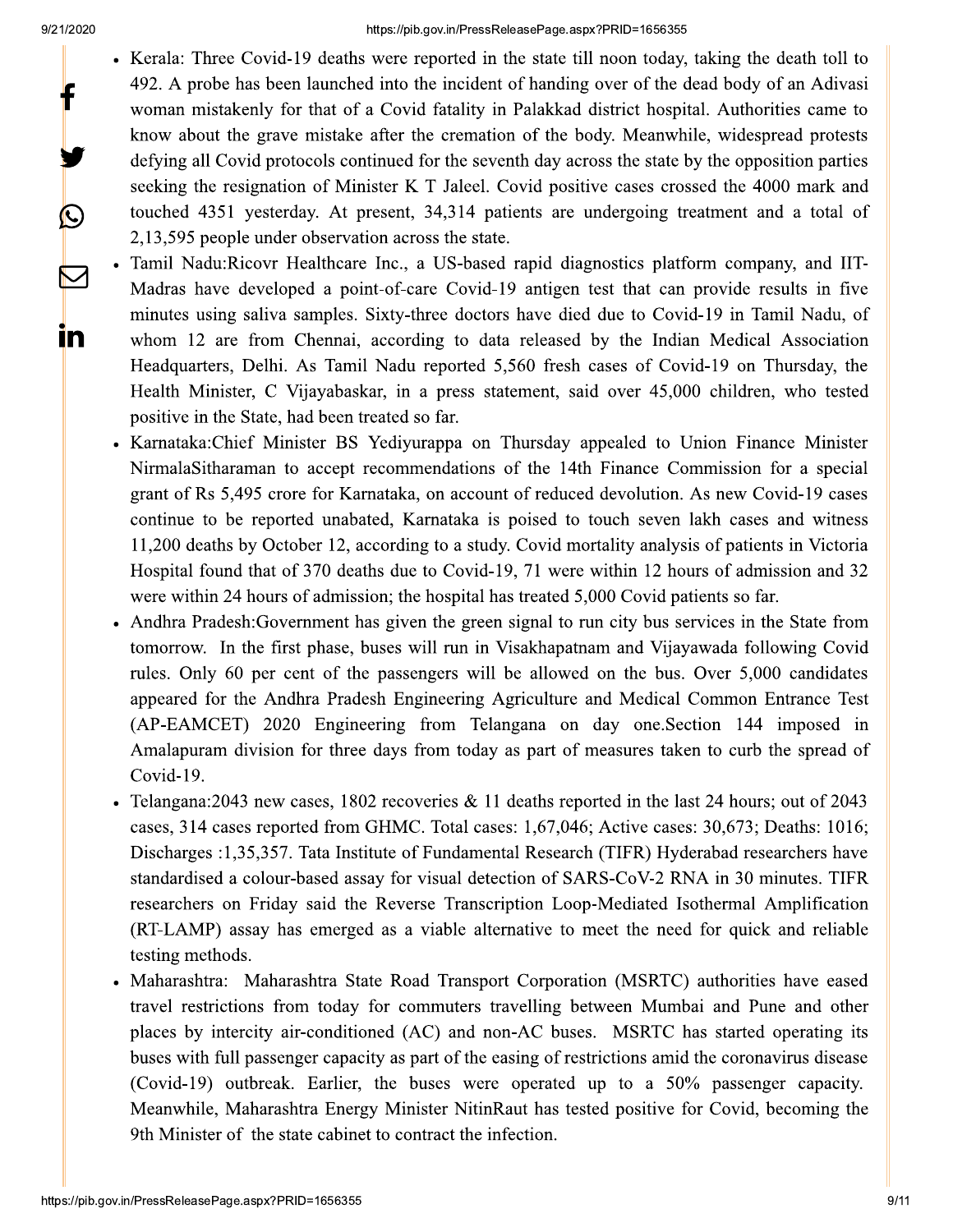f

 $\mathbf{C}$ 

 $\sum$ 

<u>in</u>

#### https://pib.qov.in/PressReleasePage.aspx?PRID=1656355

- Gujarat: Gujarat recorded the highest single day spike in Covid-19 with 1,379 cases, taking the tally to 1,19,088, while 14 more deaths pushed the toll to 3,273, health officials said on Thursday. Surat reported 280 cases, Ahmedabad 171 Rajkot 145, Jamnagar 129 and Vadodara 127.
- Rajasthan: The state government has issued orders to provide the services of specialist doctors to treat the infected who have comorbidities or underlying diseases, which have been the major cause for mortalities. Till now, specialists such as heart, kidneys, brain and other organs were not directly involved in Covid treatment. But from now on, the infected, admitted to RUHS Hospital and Jaipuria Hospital, will get the services of specialists from SMS Medical College.
- Madhya Pradesh: In Madhya Pradesh, services of pass-outs of post-graduate courses from government autonomous medical colleges have been taken for COVID-19 work on temporary basis. The State Government has decided to merge the work period of services rendered during the Covid period with the period of compulsory rural service to be done after they pass the postgraduate course. The Government has also extended the service period of junior doctors on Covid 19 duty till December on honorarium basis.
- Arunachal Pradesh: In Arunachal Pradesh 159 new positive cases have been detected. Currently there are 1871 active cases in the state. The recovery rate in the state is now 72.5 percent.
- Manipur: In Manipur 110 persons tested Covid19 positive in the state. There were 18 recoveries with 77.5 percent recovery rate and at present there are 1840 active cases. In the state, 3 patient expired due to Covid19 complications taking the toll in the state to 51.
- Mizoram: 28 new cases of COVID-19 confirmed in Mizoram yesterday. Total cases reached to 1534 and active cases stand at 585.
- Meghalaya: In Meghalaya the total active COVID-19 cases reached to 1983. Among them 363 are from BSF and Armed Forces. Total recovered cases are 2342
- Nagaland: In Nagaland 43 fresh COVID-19 positive cases were detected on Thursday, of which 24 are from Dimapur, 18 in Kohima and 1 from Mon.

# **FACTCHECK**